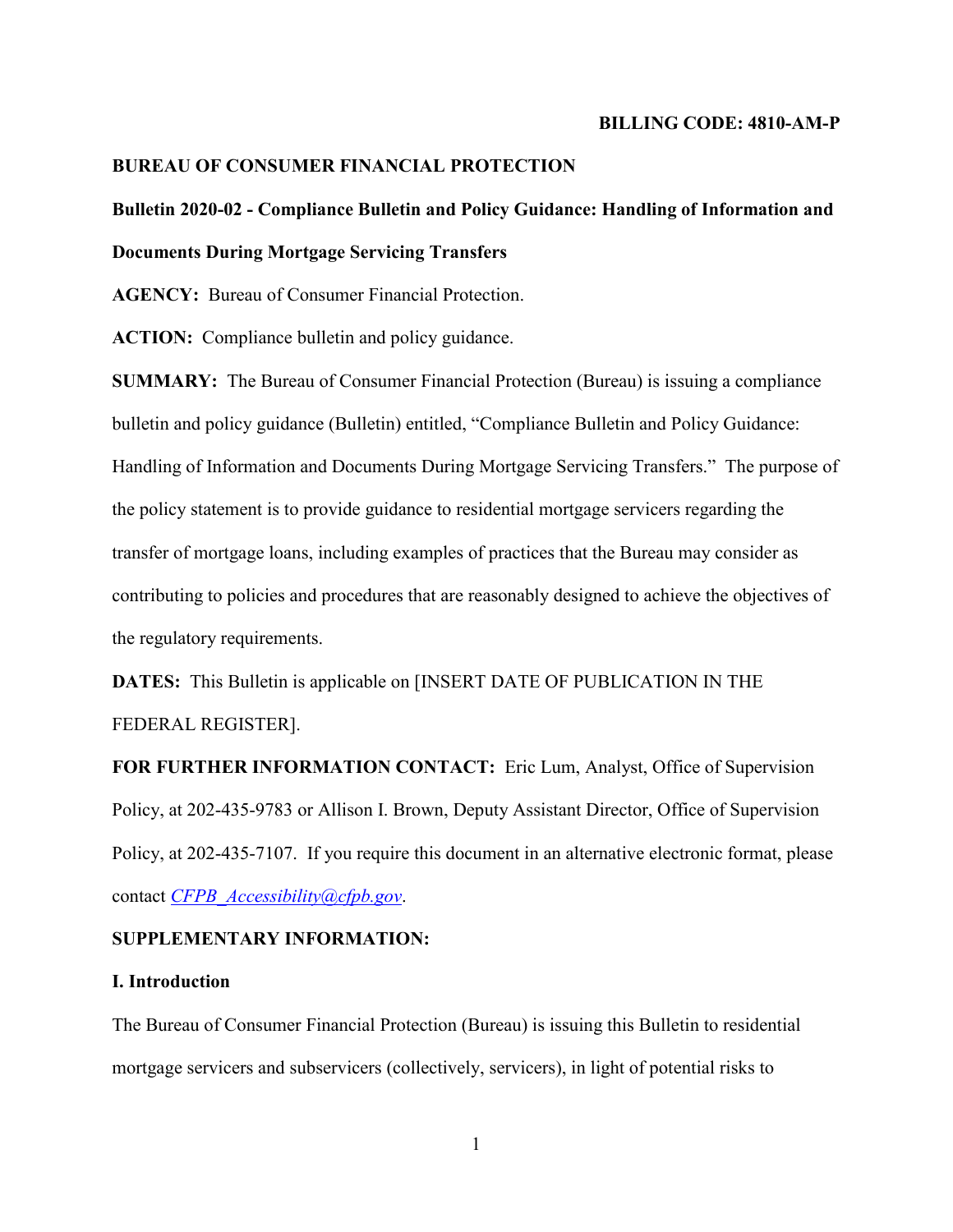consumers that may arise in connection with transfers of residential mortgage servicing rights. This bulletin covers: (A) transfer-related policies and procedures, and (B) loan information and documents for ensuring accuracy.

#### **II. Compliance Bulletin and Policy Guidance**

#### **A. Background**

A mortgage servicer, among other things, collects and processes loan payments on behalf of the owner of the mortgage note, conducts escrow related processes and handles loss mitigation as appropriate. Servicing transfers are common and may occur in several ways. The mortgage owner may sell the rights to service the loan, called the Mortgage Servicing Rights (MSR), separately from the note ownership. The owner of the loan or MSR may, rather than servicing the loan itself, hire a vendor–typically called a subservicer–to take on the servicing duties or aspects of such servicing. MSR owners frequently sell MSR outright as an asset. Servicing transfers may also occur through whole loan servicing transfers or whole loan portfolio transfers, rather than through sales of MSR. In this document, we use the term "transfer" broadly to cover transfers of servicing rights as well as transfers of servicing responsibilities, in total or in part, through subservicing or whole loan servicing arrangements. The term "transferor" servicer means a servicer who transfers or will transfer the right to perform servicing functions pursuant to an agreement or understanding. The term "transferee" servicer means a servicer who obtains or who will obtain the right to perform servicing functions pursuant to an agreement or understanding.

As consumers do not have a choice with respect to the transfer of servicing, seamless and accurate transfers are important to prevent consumer harm. In 2014, the Bureau issued CFPB

2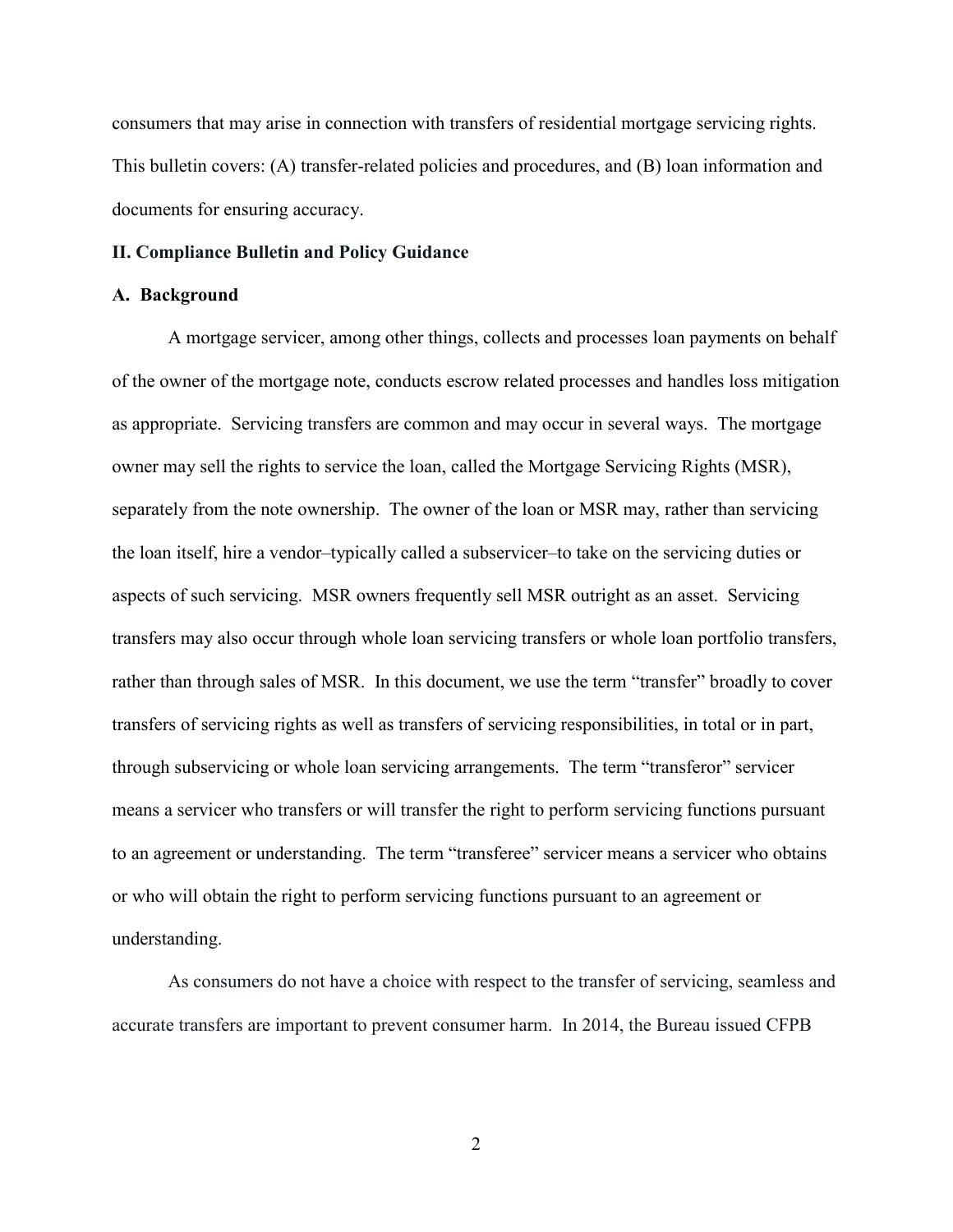Bulletin 20[1](#page-2-0)4-01.<sup>1</sup> The Bulletin discussed the servicing transfer requirements in the Regulation X mortgage servicing rules. [2](#page-2-1) The Bulletin also addressed frequently asked questions, the focus areas for Bureau examinations, and the other Federal consumer financial laws applicable to servicing transfers.

In supervisory examinations conducted since 2014, the Bureau has continued to find weaknesses in compliance management systems and violations of Regulation X related to mortgage servicing transfers.<sup>[3](#page-2-2)</sup> Specifically, the Bureau has seen inadequacies in servicers' policies and procedures for transferring all the loan information and documents to the new servicer in a timely and accurate manner. It is also important that servicing functions continue on an uninterrupted basis during servicing transfers–such as the payment of taxes and insurance from escrow accounts or continuing to exercise reasonable diligence in obtaining documents and information to complete a loss mitigation application. Recent economic conditions and structural changes to the mortgage servicing market, including the growth of nonbank servicers that are not subject to the same capital standards as banks, contribute to these risks.<sup>[4](#page-2-3)</sup>

Taking into consideration the coronavirus pandemic that led to the President's declaration of a national emergency on March 13, 2020 (National Emergency), and the economic and social dislocations caused by the pandemic, for the duration of the National Emergency and for 120 days thereafter, if a servicing transfer is requested or required by a Federal regulator or by the

<span id="page-2-0"></span> <sup>1</sup> Bulletin 2014-01 was published in the Federal Register as *Compliance Bulletin and Policy Guidance—Mortgage Servicing Transfers*, 79 FR 63295 (Oct. 29, 2014). Bulletin 2014-01 replaced the earlier Bulletin 2013-01 (Mortgage Servicing Transfers), released in February 2013, which addressed servicing transfers before the effective date of 12 CFR 1024.38(a), (b)(4).

<span id="page-2-1"></span> $2$  12 CFR 1024.38(a), (b)(4).

<span id="page-2-2"></span><sup>&</sup>lt;sup>3</sup> In addition to the requirements discussed in this bulletin, State laws and regulations may impose additional requirements applicable to servicers.

<span id="page-2-3"></span><sup>4</sup> *See* Kim, You Suk, Steven M. Laufer, Karen Pence, Richard Stanton, and Nancy Wallace. 2018. "Liquidity Crises in the Mortgage Market." BPEA Conference Draft, Spring, and Goodman, Laurie, and Karan Kaul. 2016. "Nonbank Servicer Regulation: New Capital and Liquidity Requirements Don't Offer Enough Loss Protection" Urban Institute Brief.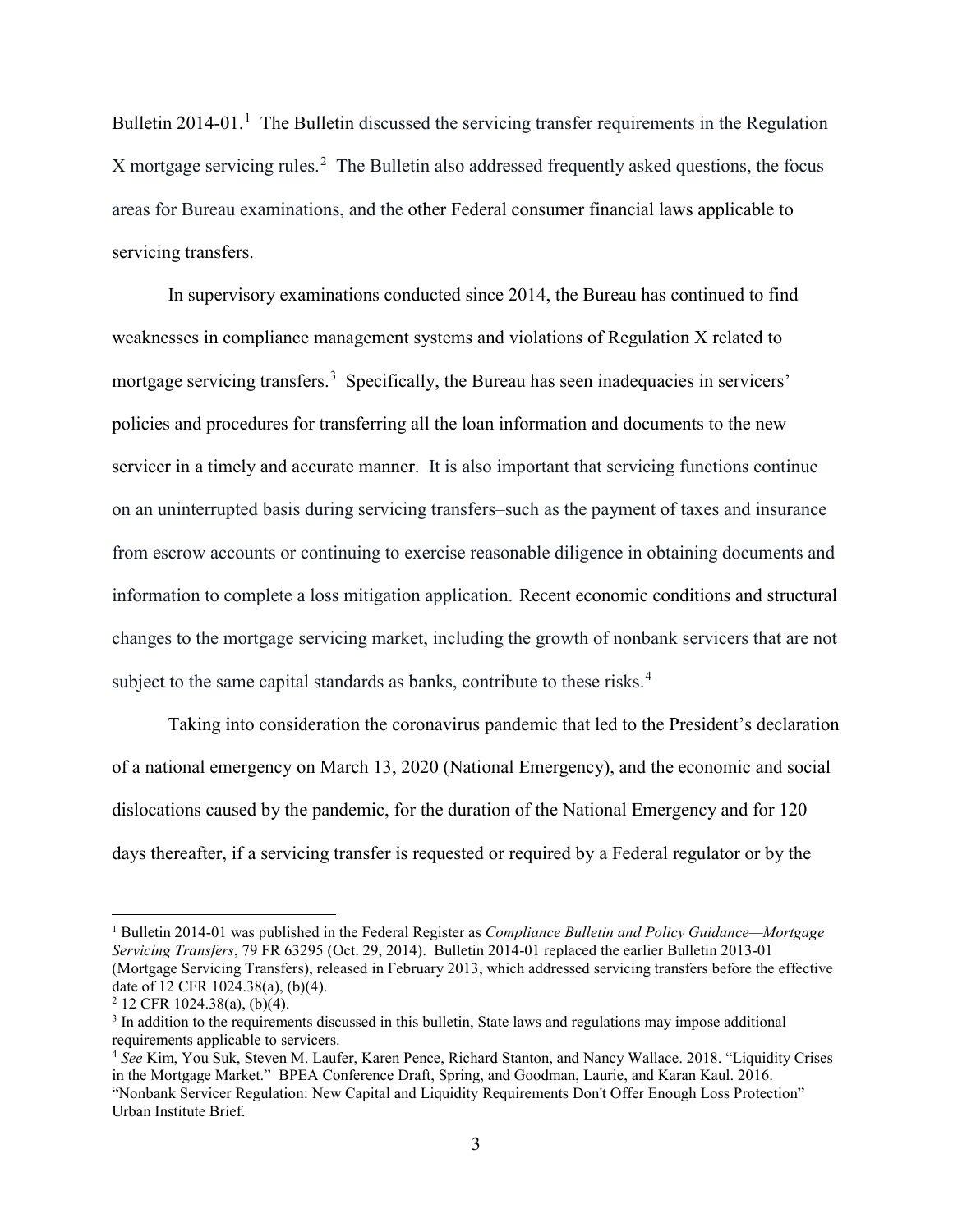security issuer of "Government Loans" (as defined in the CARES Act), the Bureau intends, for activity during this period, to consider the challenges that entities may face as a result, including operational and time constraints related to the transfer, and to be sensitive to good-faith efforts demonstrably designed to transfer the servicing without adverse impact to consumers. The Bureau intends to focus supervisory feedback for institutions, if needed, on identifying issues, correcting deficiencies, and ensuring appropriate remediation to consumers.

### **B. General Transfer-Related Policies and Procedures**

In its supervisory examinations, the Bureau reviews mortgage servicers for compliance with Regulation X servicing transfer requirements, which among other things, require servicers to maintain certain policies and procedures related to facilitating the transfer of information during mortgage servicing transfers.<sup>[5](#page-3-0)</sup> Specifically, Regulation X requires transferor servicers to maintain policies and procedures that are reasonably designed to achieve the objective of the timely transfer of all information and documents in the possession or control of the servicer relating to a transferred mortgage loan to a transferee servicer in a form and manner that ensures the accuracy of the information and documents transferred and that enables a transferee servicer to comply with the terms of the transferee servicer's obligations to the owner or assignee of the mortgage loan and applicable law. [6](#page-3-1)

<span id="page-3-0"></span><sup>&</sup>lt;sup>5</sup> "Small servicers" as defined in Regulation Z, 12 CFR 1026.41(e)(4), do not have to comply with the policies and procedures requirements described in this Bulletin. Regulation X, 12 CFR 1024.30(b)(1).

<span id="page-3-1"></span> $6$  12 CFR 1024.38(b)(4)(i). 12 CFR 1024.38(b)(4) does not prescribe any specific policies or procedures that a servicer must implement; the rule says that the policies and procedures must be "reasonably designed" to achieve the goal of facilitating the transfer of information during servicing transfers. The Bureau will consider a servicer's transfer-related policies and procedures as a whole, in light of the servicer's particular facts and circumstances, in determining whether they are reasonably designed to achieve the rule's objectives. Comment 38(a)-1 also states that a servicer may determine the specific policies and procedures it will adopt and the methods by which it will implement those policies and procedures so long as they are reasonably designed to achieve the objectives set forth in § 1024.38(b). And a servicer has flexibility to determine such policies and procedures and methods in light of the size, nature, and scope of the servicer's operations, including, for example, the volume and aggregate unpaid principal balance of mortgage loans serviced, the credit quality, including the default risk, of the mortgage loans serviced, and the servicer's history of consumer complaints.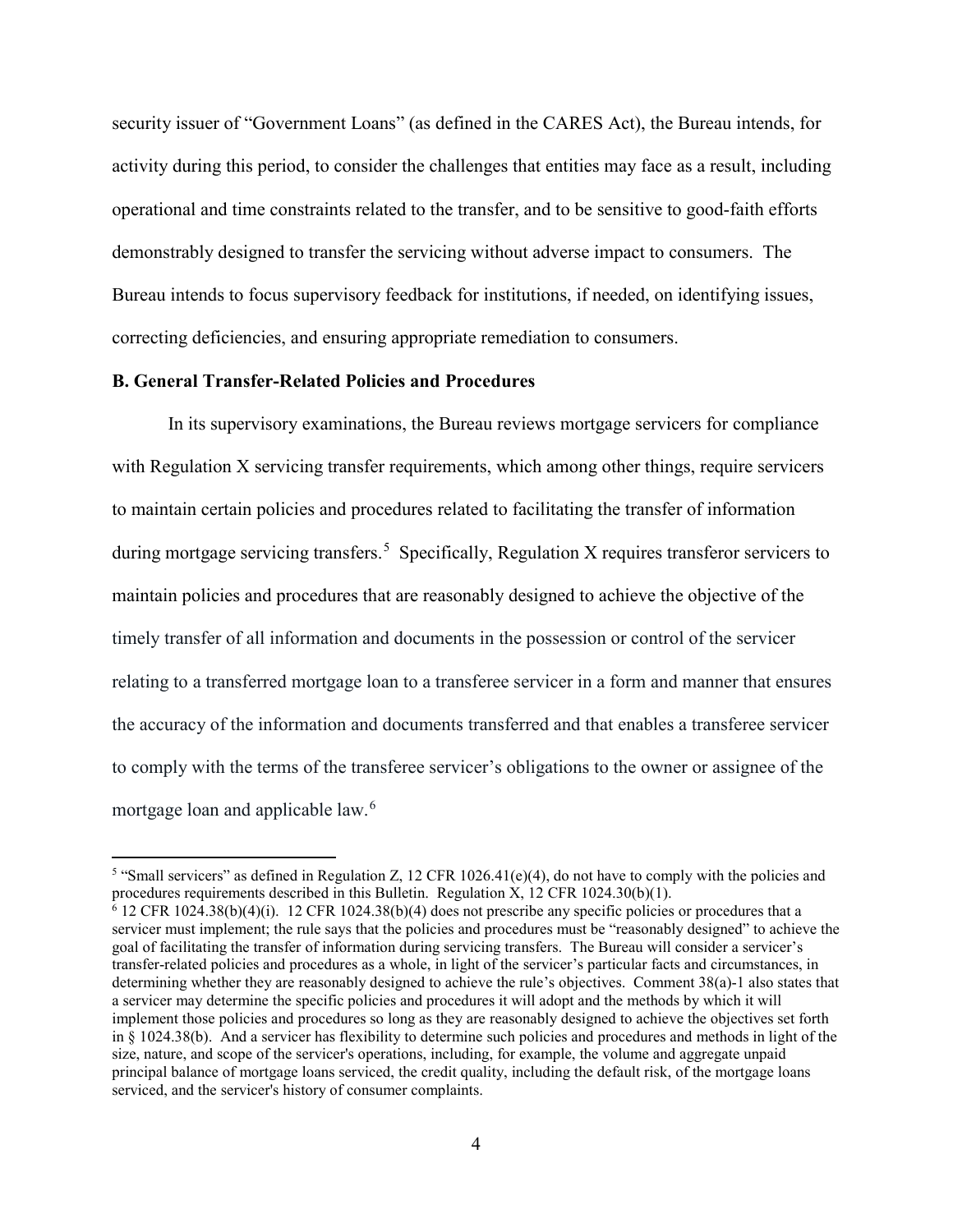Regulation X also requires transferee servicers to maintain policies and procedures that are reasonably designed to ensure that the servicer can identify necessary documents or information that may not have been transferred by a transferor servicer and obtain such documents from the transferor servicer.<sup>[7](#page-4-0)</sup> The following are examples of servicer practices that the Bureau may consider as contributing to policies and procedures that are reasonably designed to achieve the objectives of these transfer requirements:

#### **Planning and Pre-Transfer Testing**

- For each transfer of mortgage servicing that occurs, developing a servicing transfer plan that includes a communications plan, testing plan (for system conversion), a timeline with key milestones and an escalation plan for potential problems.
- Conducting meetings to discuss and clarify issues with counterparties in a timely manner; for large transfers, this could occur months in advance of the transfer for the purposes of developing transfer plans and the obligations of all involved parties, including service providers and investors.
- Recognizing if the transfer cannot be implemented successfully in a single batch of all accounts and implementing alternative protocols, such as splitting the transfer into several smaller bundles of accounts to be transferred in subsequent months to ensure that the transferee can comply with its servicing obligations for every loan transferred.
- Determining servicing responsibilities for legacy accounts including tax reporting, credit bureau reporting and other questions that may arise.
- Using tailored testing protocols to evaluate the compatibility of the transferred data with the transferee servicer's systems and data mapping protocols.

<span id="page-4-0"></span> <sup>7</sup> 12 CFR 1024.38(b)(4)(ii).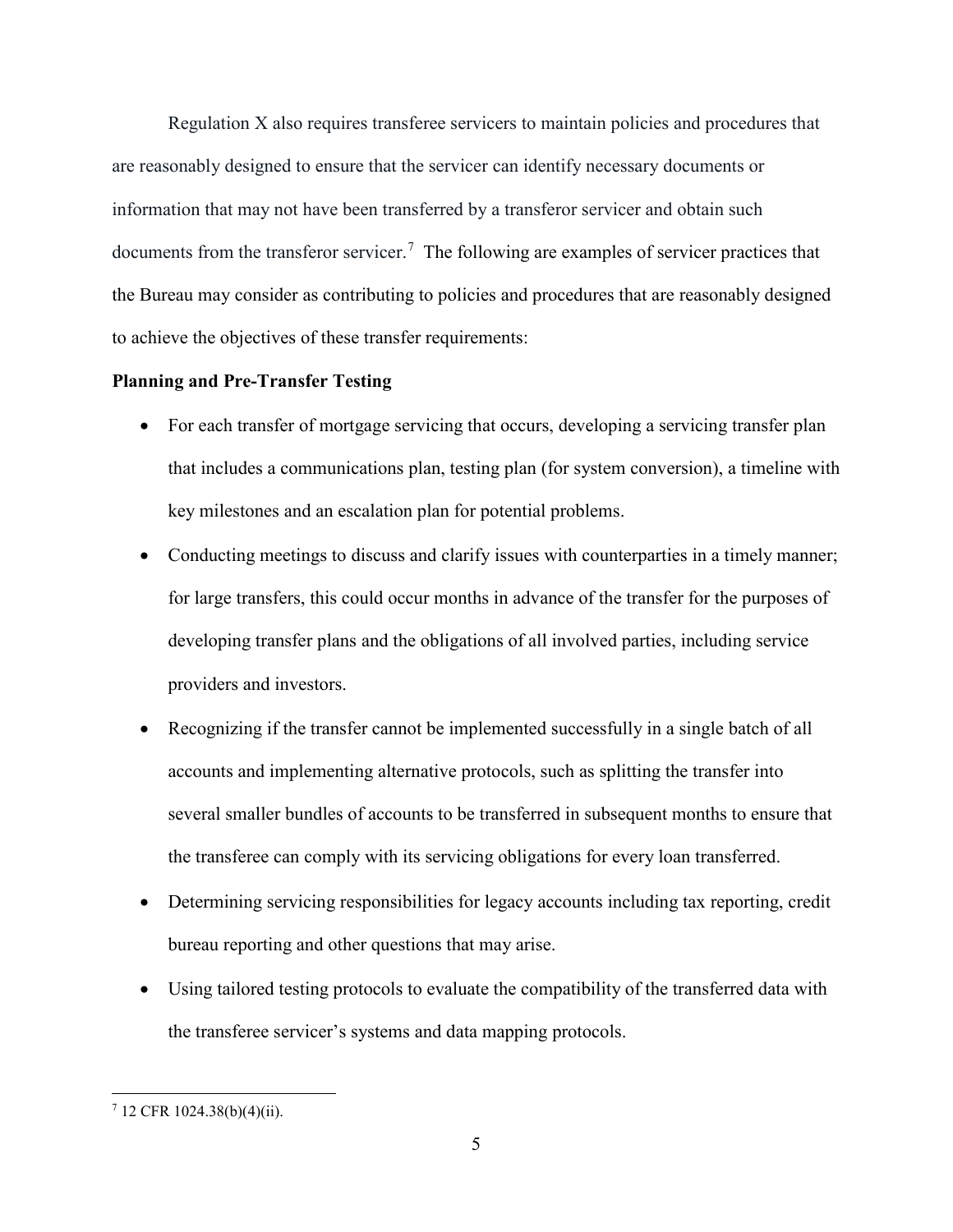- Proactively identifying material issues that potentially impact the accuracy or completeness of the loan data or documentation to be transferred as well as each servicer's ability to comply with the law or investor guidelines with respect to the transferred loans.
- Identifying any loans in default, active foreclosure and bankruptcy. Where applicable, include documentation regarding loss mitigation activity for each loan, including status and notes pertaining to the loss mitigation action, copies of agreements entered into with a borrower on a loss mitigation option, and any analysis by a servicer with respect to potential recovery from a non-performing mortgage loan.
- Engaging in quality control work after a transfer of preliminary data to validate that the data on the transferee's system matches the data submitted by the transferor. Prioritizing data mapping errors that occurred during de-boarding or on-boarding process for resolution.

#### **Post-Transfer Monitoring**

- Conducting a post-transfer review or de-brief to determine effectiveness of the transfer plan and whether any gaps have arisen that require resolution.
- Monitoring consumer complaints and loss mitigation performance metrics including borrower engagement rate, approvals of trial modifications, repayment plans, non-home retention options, and completed workouts for at least four to six months post-transfer. Also monitoring for delinquencies, foreclosures and bankruptcies to detect trends, including for month-to-month increases after transfer.

As the composition and complexity of servicer portfolios vary, servicers may not need to implement all the example policies and procedures listed above in order to meet the objectives

6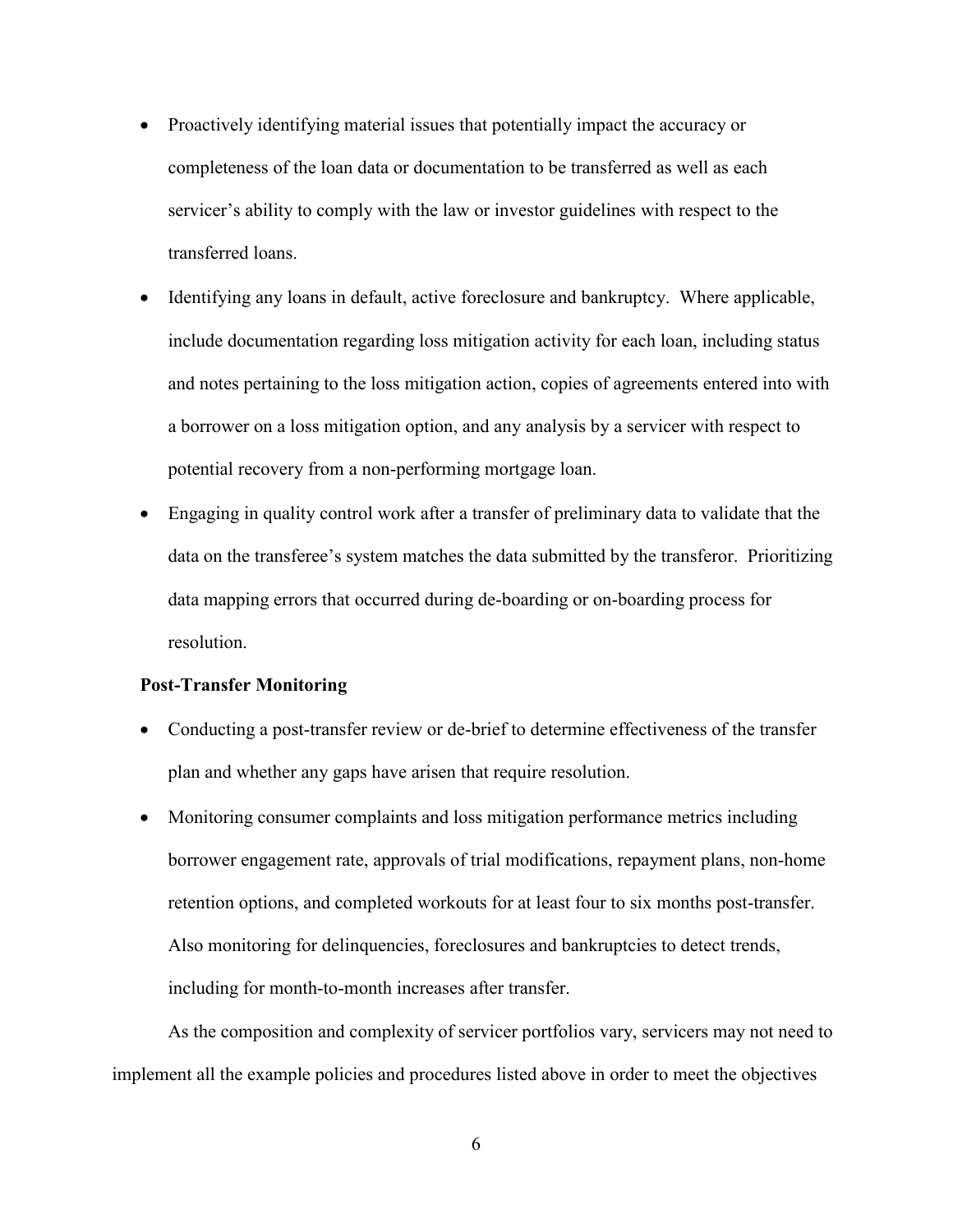outlined in Regulation X. However, the Bureau emphasizes the importance of post-transfer monitoring to ensure that transferred data is complete, accurate and functional for the transferee. For example, the Bureau found at least one servicer that did not engage in adequate post-transfer validation with its transferee, which contributed to its failure to identify that it had not transmitted all the loss mitigation documents in its possession. Only after a borrower complained to the transferee did either servicer become aware that the transferor failed to send an executed loan modification agreement to the transferee.<sup>[8](#page-6-0)</sup> Generally, transferees must have policies and procedures reasonably designed to ensure, in connection with a servicing transfer, that the transferee receives copies of any loss mitigation applications and agreements, finds out about the status of any prior discussions with borrowers, and retrieves missing loss mitigation documents and information from the transferor servicer before asking the borrower for such information.<sup>[9](#page-6-1)</sup> These obligations apply to any accounts for which the servicer's determination of the borrower's eligibility for loss mitigation is in process, including any short-term payment forbearance program or a short-term repayment plan that the servicer may offer based on an evaluation of an incomplete loss mitigation application.<sup>[10](#page-6-2)</sup>

The Bureau also emphasizes the importance of maintaining the transferred data after receipt. Under Regulation X, servicers must maintain certain documents and data on each mortgage loan account serviced by the servicer in a manner that facilitates compiling such documents and data into a servicing file within five days.<sup>[11](#page-6-3)</sup> A servicing file includes, among

<span id="page-6-0"></span> <sup>8</sup> The Bureau published supervisory findings related to mortgage servicing transfers in the June 2016 edition of *Supervisory Highlights*, available here:

<span id="page-6-1"></span>[https://files.consumerfinance.gov/f/documents/Mortgage\\_Servicing\\_Supervisory\\_Highlights\\_11\\_Final\\_web\\_.pdf](https://files.consumerfinance.gov/f/documents/Mortgage_Servicing_Supervisory_Highlights_11_Final_web_.pdf)  $9$  Comment 38(b)(4)(ii)-1.

<span id="page-6-2"></span><sup>&</sup>lt;sup>10</sup> *See* 12 CFR 1024.41(c)(2)(iii) (describing requirements for servicers offering certain short-term loss mitigation options based on an evaluation of an incomplete loss mitigation application); *see also* comments 41(b)(1)-4.iii and  $41(c)(2)(iii)$ .

<span id="page-6-3"></span> $11$  12 CFR 1024.38(c)(2).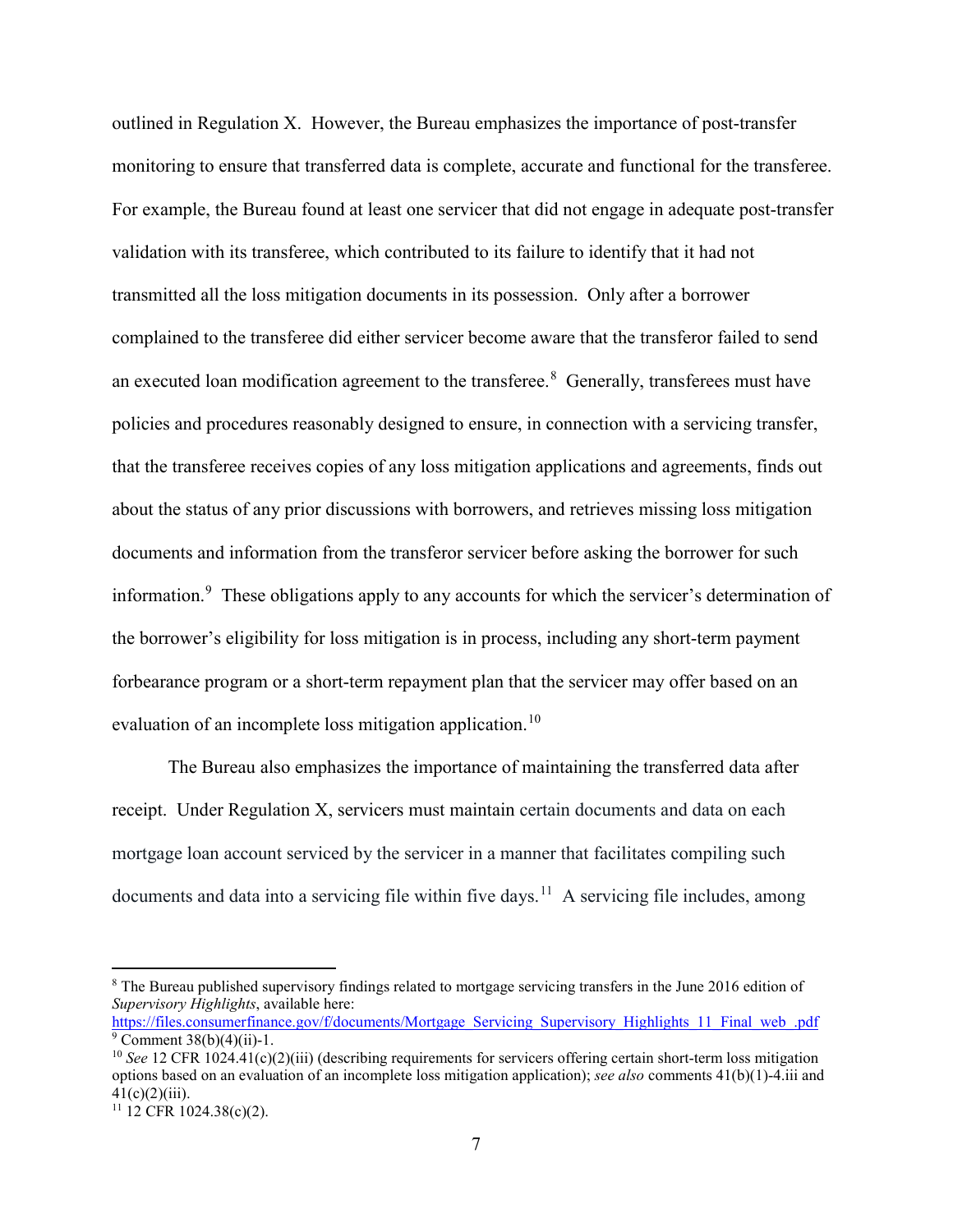other things, a schedule of all transactions credited or debited to the mortgage loan account (including to any escrow or suspense account), a copy of the security instrument, copies of any loan modifications, any notes created by servicer personnel reflecting communications with the borrower about the mortgage loan account, and to the extent applicable, a report of the data fields relating to the borrower's mortgage loan account.<sup>[12](#page-7-0)</sup> Transferors must also retain records that document actions taken with respect to a borrower's mortgage loan account until one year after the date a mortgage loan is discharged or servicing of a mortgage loan is transferred by the servicer to a transferee servicer.<sup>[13](#page-7-1)</sup> The Bureau encourages servicers to adopt strong policies and procedures for maintaining documents and information received in a transfer as part of an overall compliance program.

#### **A. Loan Information and Documents to be Transferred or Received**

Regulation X requires transferor servicers to maintain policies and procedures that are reasonably designed to achieve the objectives of timely transferring all information and documents in the possession or control of the servicer relating to a transferred mortgage loan to a transferee servicer in a form and manner that:

- Ensures the accuracy of the information and documents transferred, and
- Enables a transferee servicer to comply with the terms of the transferee servicer's obligations to the owner or assignee of the mortgage loan and applicable law.<sup>[14](#page-7-2)</sup>

Use of a uniform data standard like the Mortgage Industry Standards Maintenance Organization (MISMO) standard would increase data compatibility and strengthen compliance across the servicing industry by fostering more consistency in the data fields used by servicers. The Bureau

<span id="page-7-0"></span> $12$  12 CFR 1024.38(c)(2)(i-v).

<span id="page-7-1"></span> $13$  12 CFR 1024.38(c)(1).

<span id="page-7-2"></span> $14$  12 CFR 1024.38(b)(4)(i).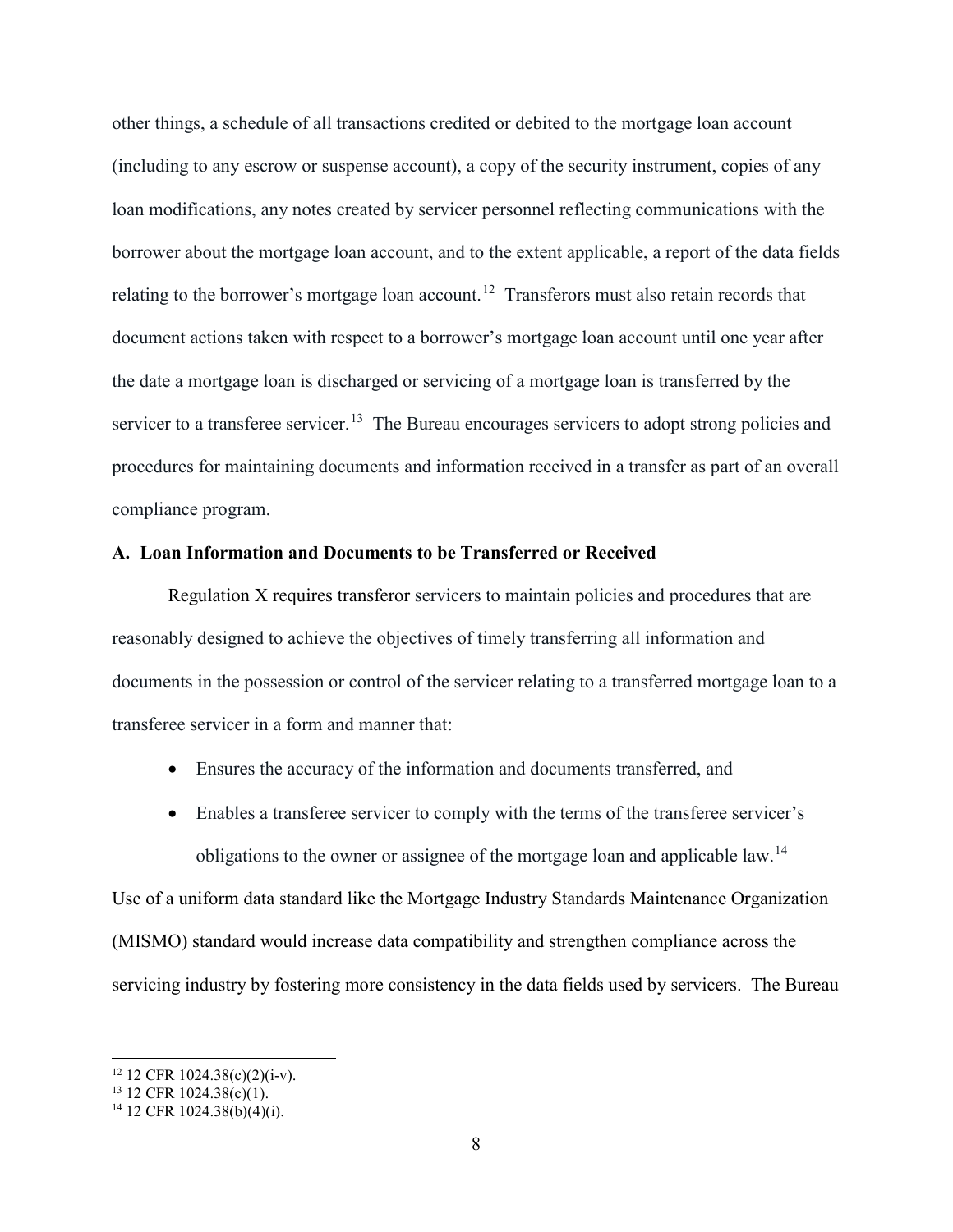encourages servicers to adopt a common data standard and data dictionary to facilitate these goals.

Other practices that could contribute to compliance include having contracts that require transferors to provide all the necessary information and documents at loan boarding to a transferee servicer's systems. Necessary information and documents could include foundational information for servicing the loan, not limited to, a unique identifier for each loan, the terms of the loan (including the rate and term), current unpaid principal balance (UPB) as of a specific date, information concerning any escrow accounts (including balances, distribution history, and future obligations), payment histories, the terms of any loss mitigation that was offered to a borrower under which the borrower is performing, and any other modifications or other information needed to adequately service the loan.

Certain information and documents present heightened compliance risk. For example, failure to transfer private mortgage insurance cancellation and mid-point dates may contribute to violations of the Homeowners Protection Act.<sup>[15](#page-8-0)</sup> Likewise, loss mitigation-related documents, including incomplete applications and executed modification agreements are critical for compliance. Regulation X requires transferor servicers to maintain policies and procedures with respect to the transfer of any information reflecting the current status of discussions with a borrower regarding loss mitigation options, any agreements entered into with a borrower on a loss mitigation option, and any analysis done with respect to potential recovery from a nonperforming mortgage loan, as appropriate. [16](#page-8-1) Because borrowers may continue to provide loss mitigation-related documents and information to the transferor servicer after their loans have

<span id="page-8-1"></span><span id="page-8-0"></span> <sup>15</sup> *See* CFPB Bulletin 2015-03. "Compliance Bulletin: Private Mortgage Insurance Cancellation and Termination".  $16$  Comment 38(b)(4)(i)-2.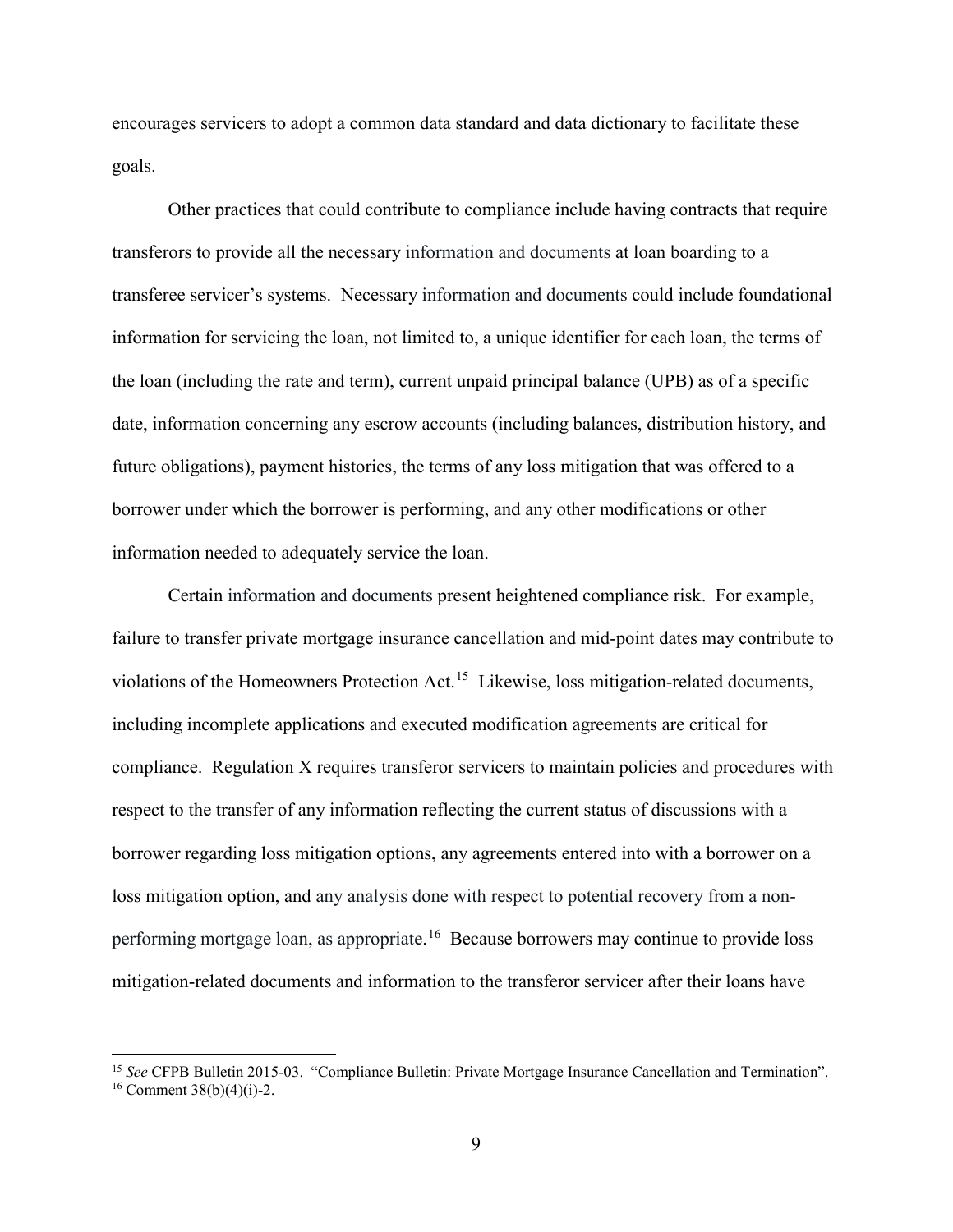transferred, transferors must work with transferees to ensure that the new information and documents are transferred and that borrowers are not adversely affected.<sup>[17](#page-9-0)</sup> A borrower that submits a facially complete or complete application to the transferor servicer after the transfer date has the same rights and protections that would have applied if the borrower had submitted the complete application to the transferee servicer.<sup>[18](#page-9-1)</sup> An application that was facially complete under  $\S 1024.41(c)(2)(iv)$  with respect to the transferor servicer remains facially complete under the transferee servicer as of the date it was facially complete with respect to the transferor servicer. And if an application was complete with respect to the transferor servicer, but is not complete with respect to the transferee servicer, the transferee servicer must treat the application as facially complete as of the date the application was complete with respect to the transferor servicer.<sup>[19](#page-9-2)</sup>

Appendix A provides examples of information and documents grouped by subject area which the Bureau intends to use to assess compliance with Regulation X. The appendix is provided as a guide and focuses on common data elements essential to the servicing of mortgage loans. Servicers may use the appendix to assess the baseline appropriateness of their transferrelated policies and procedures. Some listed documents and information may be not applicable to certain loans. Other loans may require documents and information not listed in Appendix A. The overall composition and complexity of a servicer's portfolio is important in determining whether its policies and procedures meet the objectives outlined in Regulation X. For example, servicers with very few adjustable rate mortgages might have relatively simple policies and

<span id="page-9-0"></span><sup>&</sup>lt;sup>17</sup> See Amendments to the 2013 Mortgage Rules Under the Real Estate Settlement Procedures Act (Regulation X) and the Truth in Lending Act (Regulation Z), 81 Fed. Reg. 72160, 72273-76 (Oct. 19, 2016); comments 38(b)(4)(i)- 2 and  $41(k)(1)(i) - 1.1i$ .

<span id="page-9-1"></span><sup>18</sup> *See* 12 CFR 1024.41(k)(1)(i); Comment 41(k)(1)(i)-2.

<span id="page-9-2"></span><sup>&</sup>lt;sup>19</sup> Comment  $41(k)(1)(i)-2$ .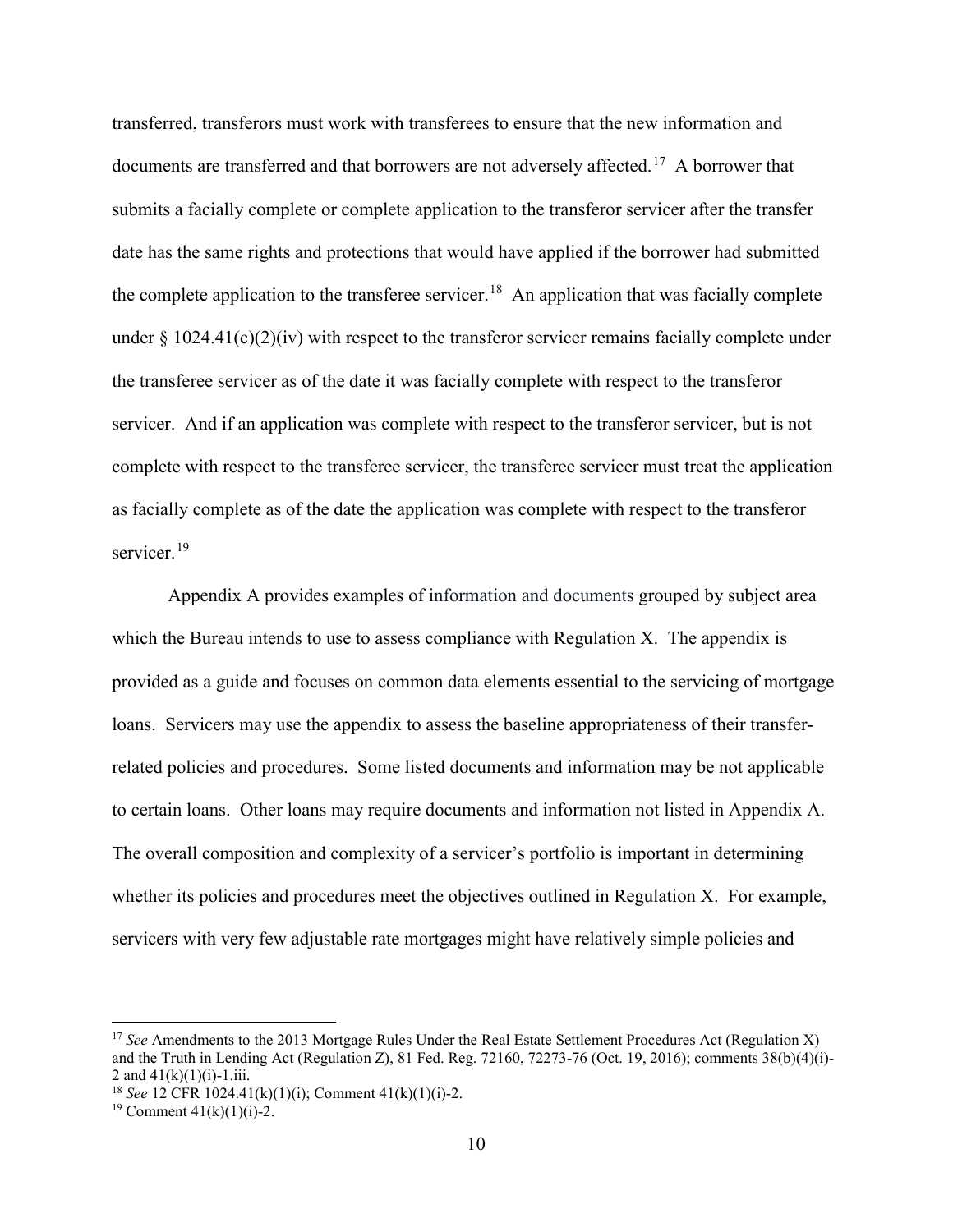procedures for ensuring documents and information related to interest rate adjustments are timely transferred and accounted for. And servicers with large default portfolios might have robust policies and procedures for ensuring that loss mitigation documents and information pertaining to defaulted accounts are timely transferred.

### **Regulatory Requirements**

This Bulletin is a non-binding general statement of policy articulating considerations relevant to the Bureau's exercise of its supervisory authority under Regulation X and RESPA and reciting certain requirements of Regulation X and other Federal consumer financial laws applicable to servicing transfers. It is therefore exempt from the notice and comment rulemaking requirements under the Administrative Procedure Act pursuant to 5 U.S.C. 553(b).<sup>[20](#page-10-0)</sup> Because no notice of proposed rulemaking is required, the Regulatory Flexibility Act does not require an initial or final regulatory flexibility analysis. 5 U.S.C. 603(a), 604(a). The Bureau has determined that this Bulletin does not impose any new or revise any existing recordkeeping, reporting, or disclosure requirements on covered entities or members of the public that would be collections of information requiring OMB approval under the Paperwork Reduction Act, 44 U.S.C. 3501 et seq.

Pursuant to the Congressional Review Act, 5 U.S.C. 801 et seq., the Bureau will submit a report containing this Bulletin and other required information to the United States Senate, the United States House of Representatives, and the Comptroller General of the United States prior to its applicability date. The Office of Information and Regulatory Affairs has designated this Bulletin as not a "major rule" as defined by 5 U.S.C. 804(2).

<span id="page-10-0"></span><sup>&</sup>lt;sup>20</sup> "However, this is not a "statement of policy" as that term is specifically used in Regulation X, 12 CFR  $1024.4(a)(1)(ii)$ ."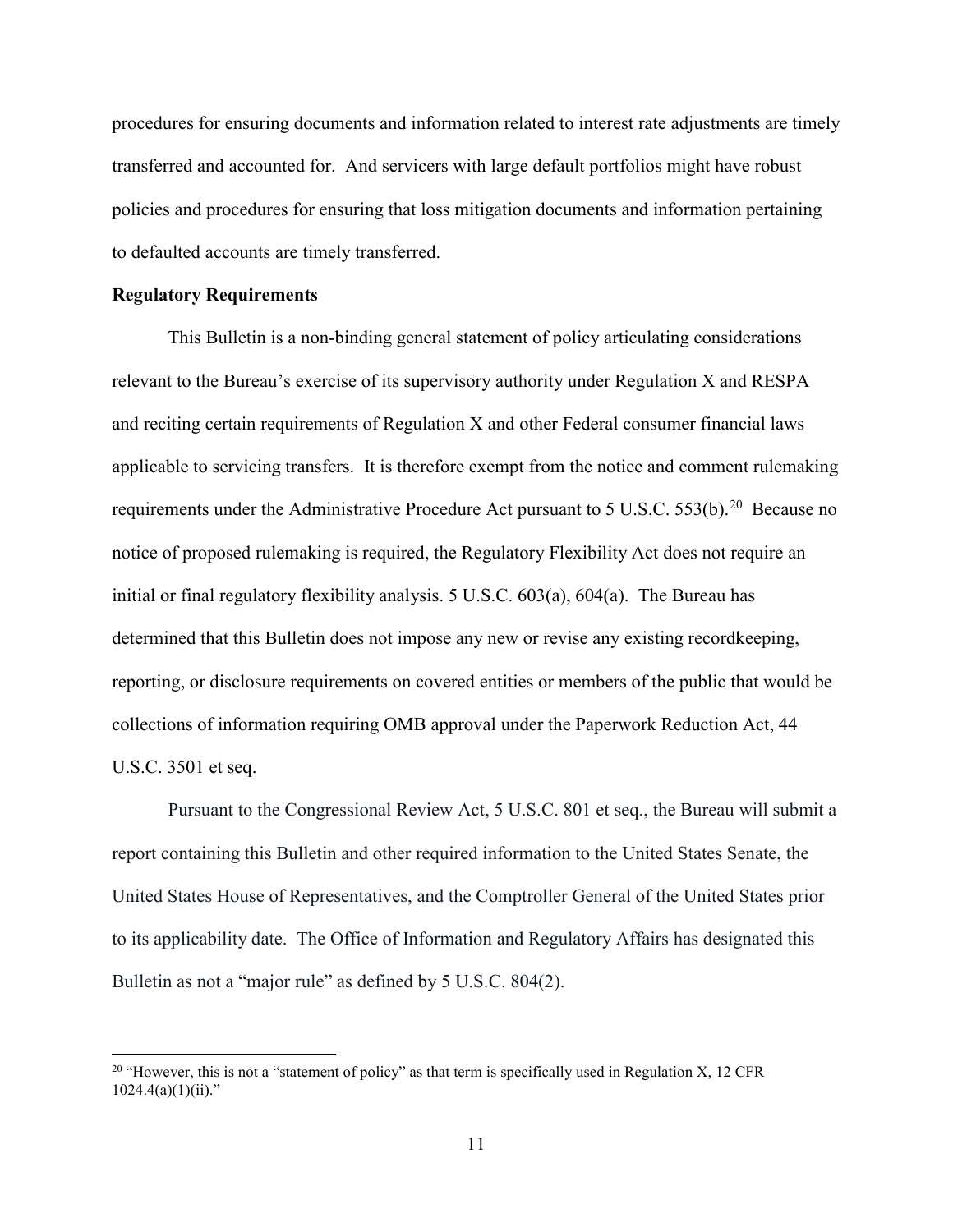# **Appendix A- Examples of Information and Data to be Transferred or Received[21](#page-11-0)**

# **I. Foundational Loan Information**

- Name and version of servicing systems of record for each product type serviced
- Loan number and MIN
- Principal balance
	- o Original principal balance
	- o Modified principal balance
- Periodic payment due
	- o Amount of interest due
	- o Amount of principal due
	- o Next payment due date
	- o Amount of any overdue payment
- Amount of any principal prepayments
- Amount of funds in suspense account
- Balloon payment data
- Origination date
- Property address
- Borrower mailing address
- Name of originator, NMLS ID if available
- Original loan to value
- Purchase loan/refinance
- Loan term

<span id="page-11-0"></span><sup>&</sup>lt;sup>21</sup> This is not an exhaustive list of documents and information that may be necessary for the transfer.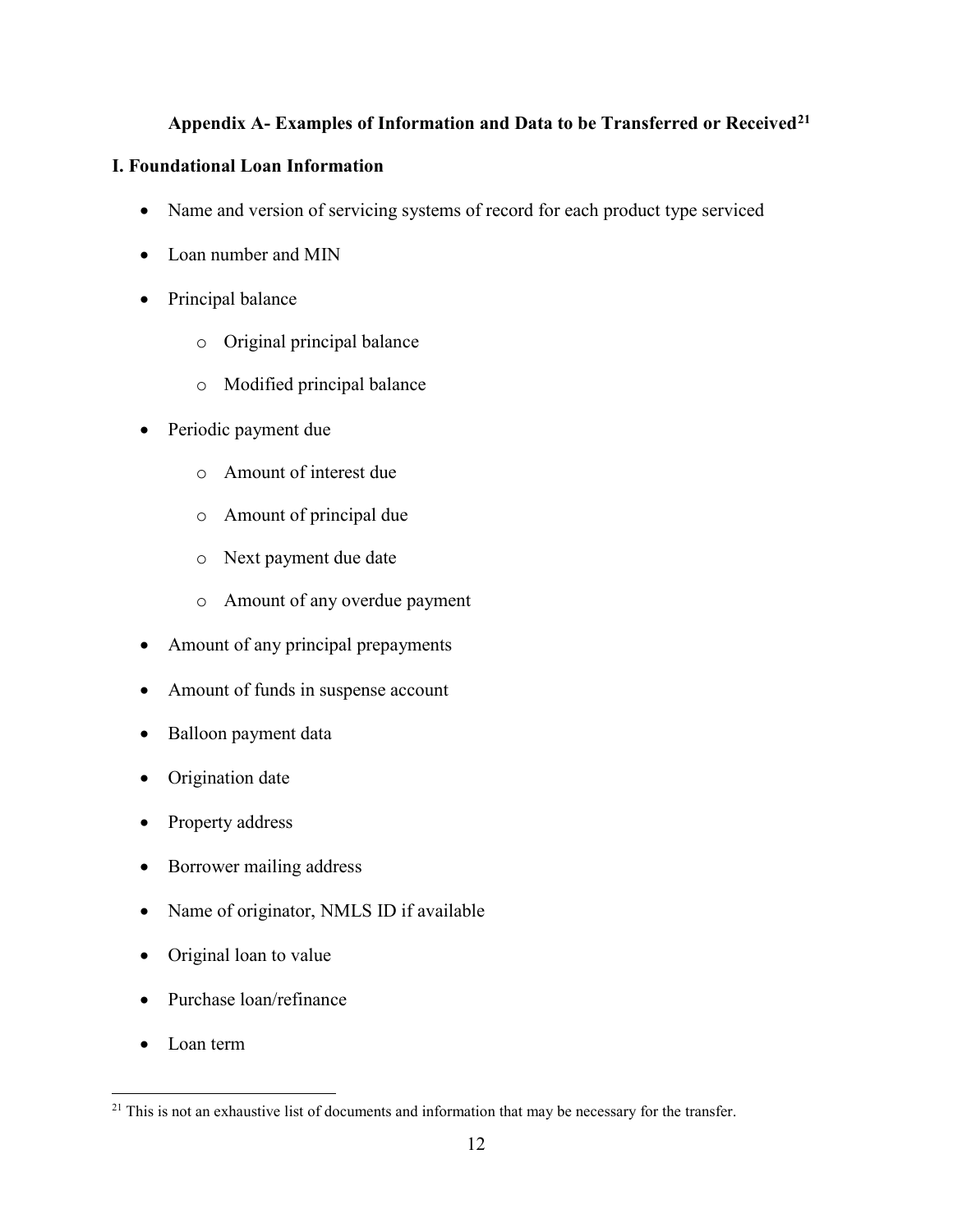- Maturity date
- Successor-in-interest
	- o If yes
	- o Address and identity
	- o Confirmed?
- Occupancy code (i.e. primary residence, second home, investment property)
- Interest rate
- Interest calculation method (i.e. 30/360, DSI)
- ARM loan
	- o Index
	- o Margin
	- o Next change date
- Loan Type
	- o FHA
	- o VA
	- o USDA
	- o Conventional
	- o State bond program
- Fees owed and whether reimbursable/collectible from borrower or investor
	- o Late fees
	- o Broker price opinion fees owed
	- o Property inspection fees owed
	- o Attorney fees owed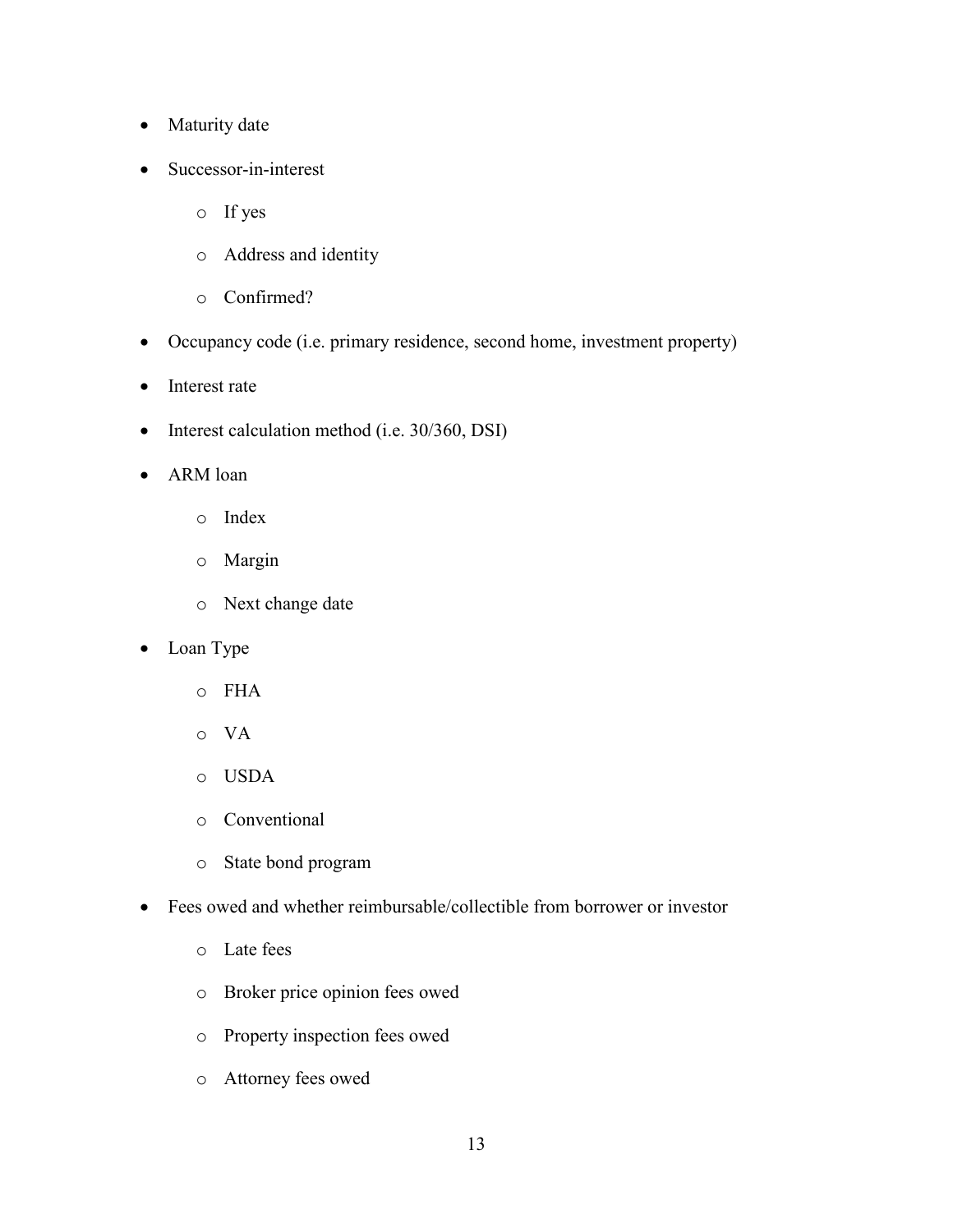- o Publication fees owed
- o Fees owed for copies of documents
- o Corporate advances owed
- o Prior bankruptcy
	- Discharge date
	- **Dismissal date**

### **II. Investor Information**

- Name
- Contact Information
- Disbursement Information
- Reporting Requirements
- Remittance type (Scheduled/scheduled, scheduled/actual, actual/actual)

### **III. Escrow accounts**

- Amount of escrow payment due with periodic payment
- Date of last escrow analysis
- Tax agency code for each applicable agency
- Date of last tax payment to local agency
- Estimated total tax payments for next cycle
- Next tax due date(s)
- Parcel number (if multiple parcels include all)
- Date of last insurance payment
- Identity of insurer
- Confirmation of proof of adequate insurance received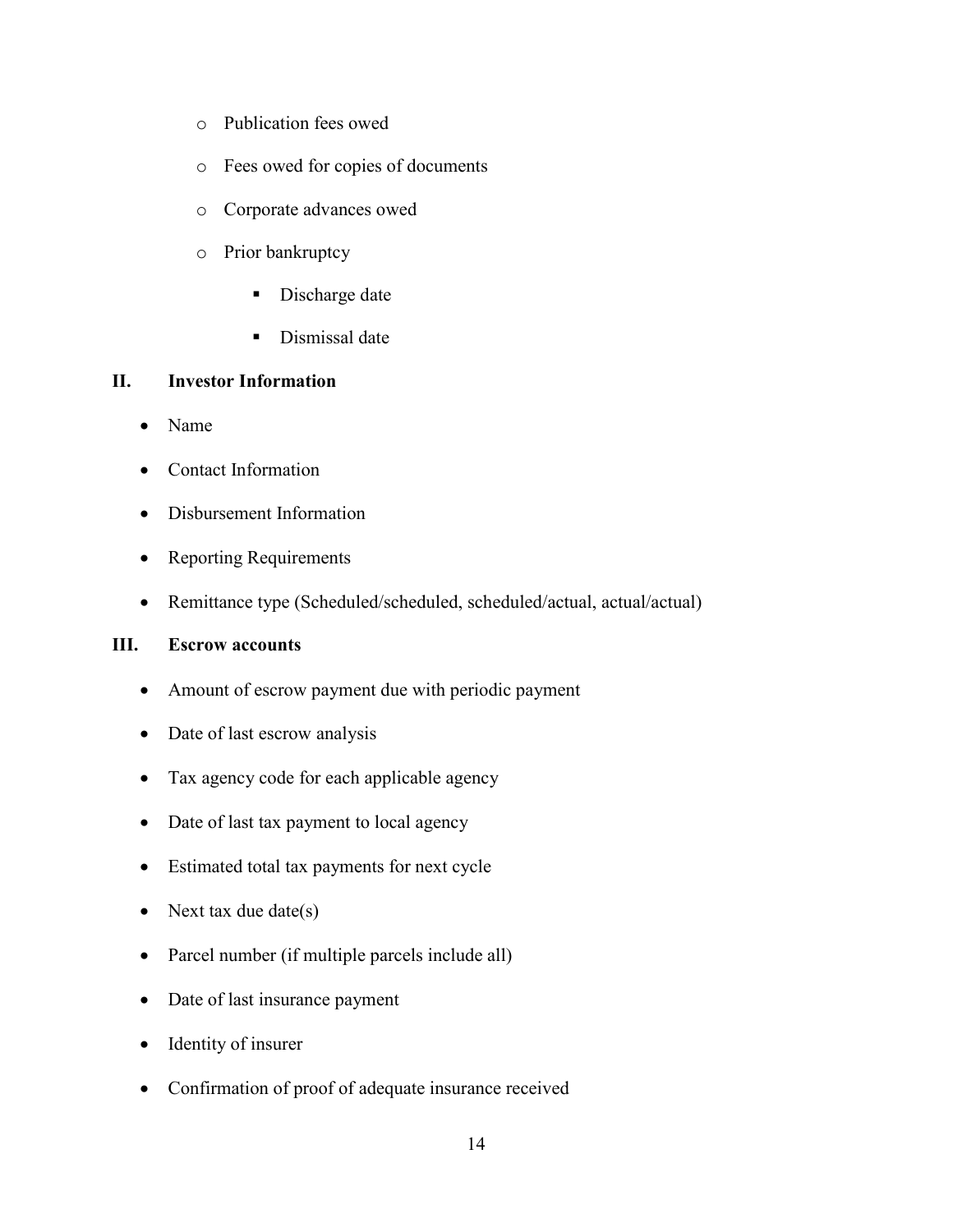- Historic escrow records (to address borrower questions and disputes)
- Tax service contracts that will stay in effect
- For any items paid from the escrow account other than taxes or insurance,
	- o Identity of the payee
	- o Due date(s) of payment
	- o Date of last payment and date of next payment
	- o Estimated payments for the next cycle, and other information necessary to maintain payment of such item pursuant to the escrow account agreement.

## **IV. Private mortgage insurance**

- Amount last paid
- Name and address of insurer
- Amount due
- Date due
- Original value of the property
- The date based on amortization schedule(s) when a borrower may request cancellation
- Date on which monthly premiums are no longer required for 78% loan to original value
- Date on which monthly premiums are no longer required based on loan midpoint

# **V. FHA Insurance**

- MIP amount
- MIP last paid
- MIP due
- MIP due date
- Loan origination date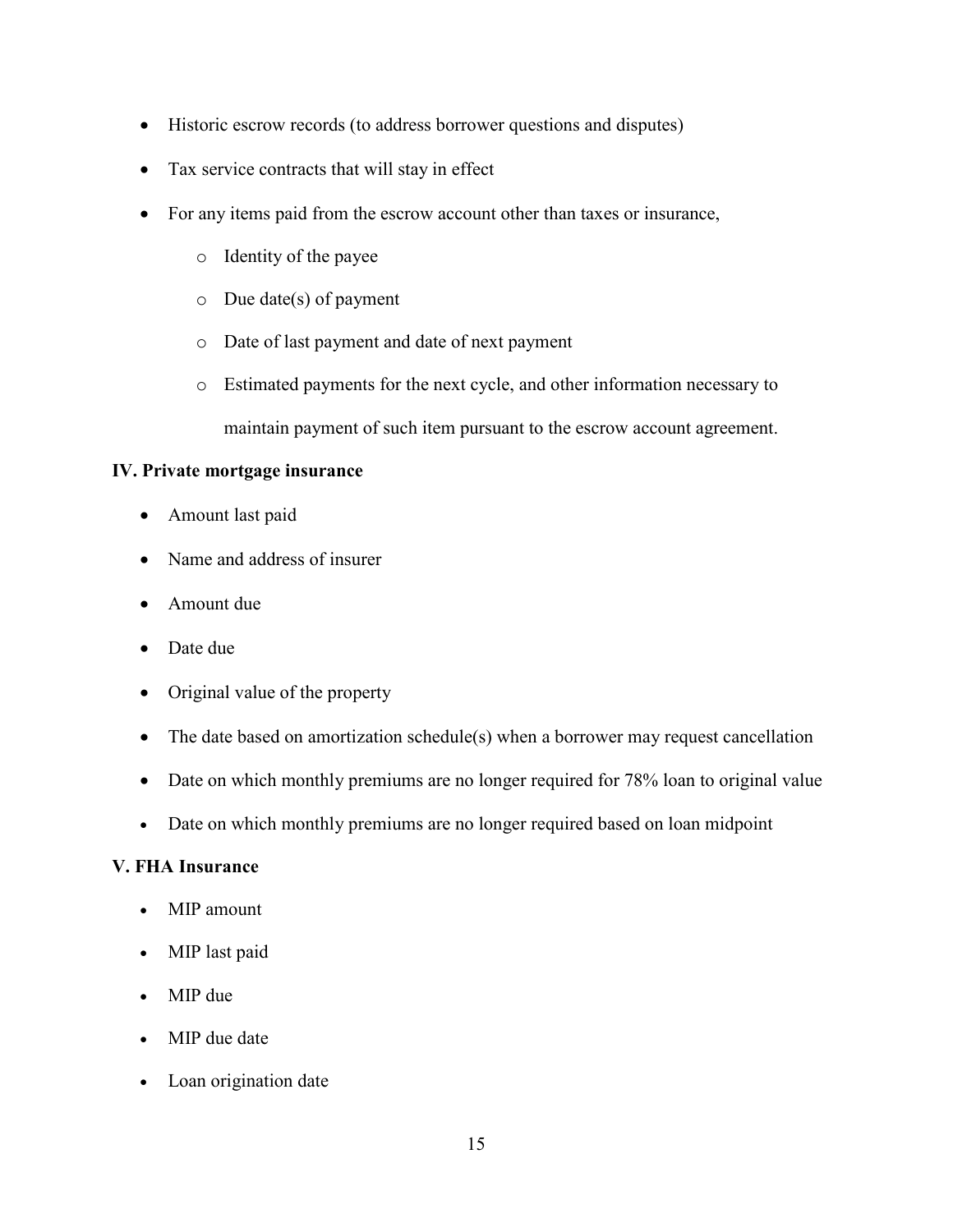- Loan term
- Partial claim amount, if any
- FHA case number assignment date
- MIP cancellation date based on original amortization

## **VI. Hazard insurance/Flood Insurance**

- Policy numbers
- Name and address of insurer (voluntary and lender placed)
- Expiration / renewal date(s)
- Premium amount(s)
- Frequency of payment
- Coverage levels
- Original value of property
- Flood zone determination certificate
- Prior completed insurance claims
- Open insurance claims
	- o Claim amount
	- o Loss draft funds held
	- o Inspection dates and completion estimates

## **VII. Loss Mitigation (Including Short-Term Options)**

- Current status of discussions with a borrower on a loss mitigation option
- Any agreements made with a borrower on a loss mitigation option
- Any analysis by a servicer with respect to potential recovery from a non-performing mortgage loan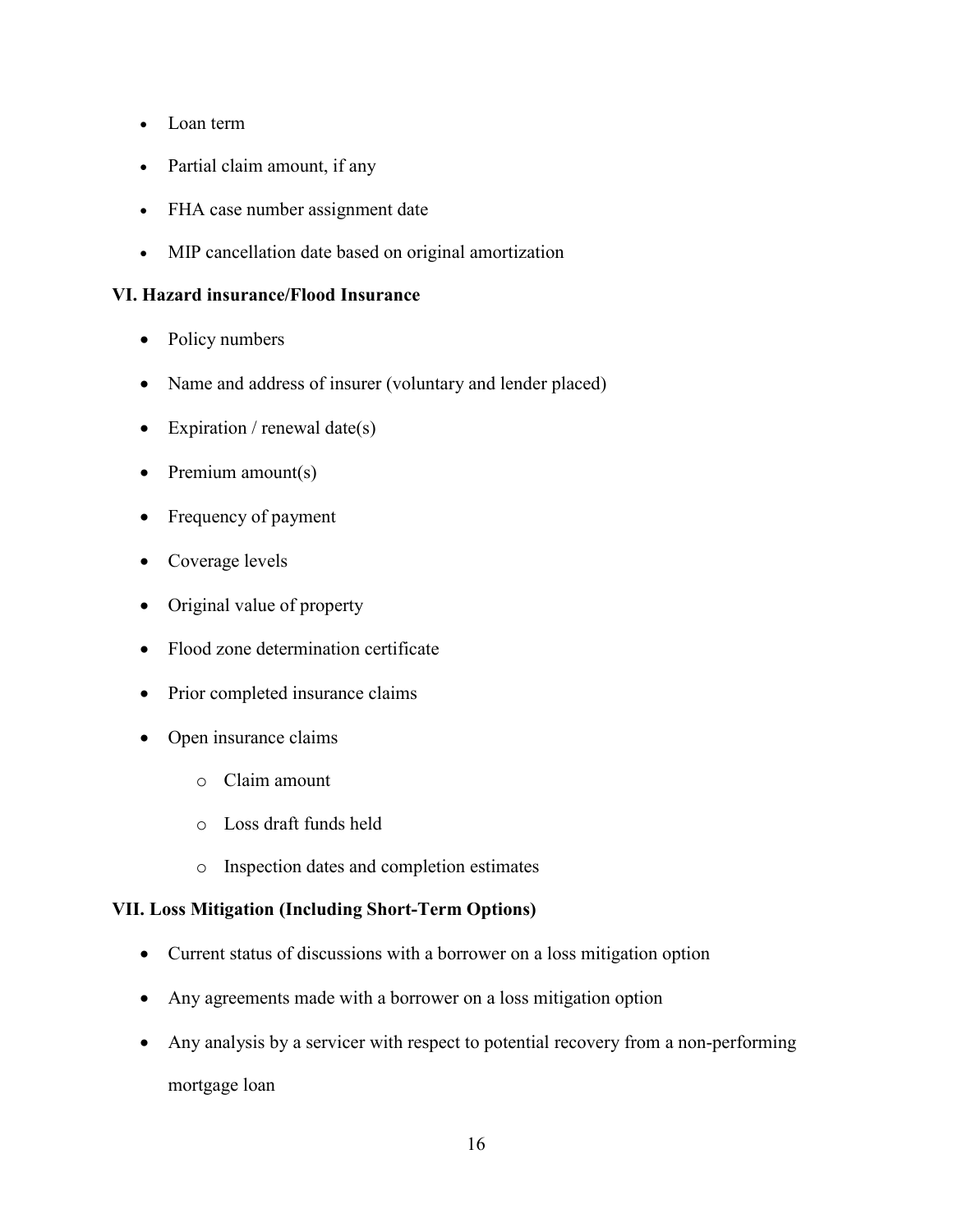- Copies of complete and incomplete loss mitigation application(s) and information and documents submitted in conjunction with the application, including acknowledgment notices and denial notices
	- o Date of forbearance, modification or other loss mitigation option
	- o New loan amount
	- o New payment amount (show Principal and Interest as well as taxes and insurance, if applicable.)
	- o Term
	- o Due date of plan
	- o Denial date
	- o Denial reason
	- o New gross modification amount
	- o Modified appraisal value

#### **VIII. Foreclosure**

- Status of foreclosure
- Date referred to attorney
- Attorney name and contact information
- Publication date
- Anticipated or scheduled sale date
- All time line step and events
- Borrower contact information
- All phones numbers on file
- E-mail addresses for all borrowers